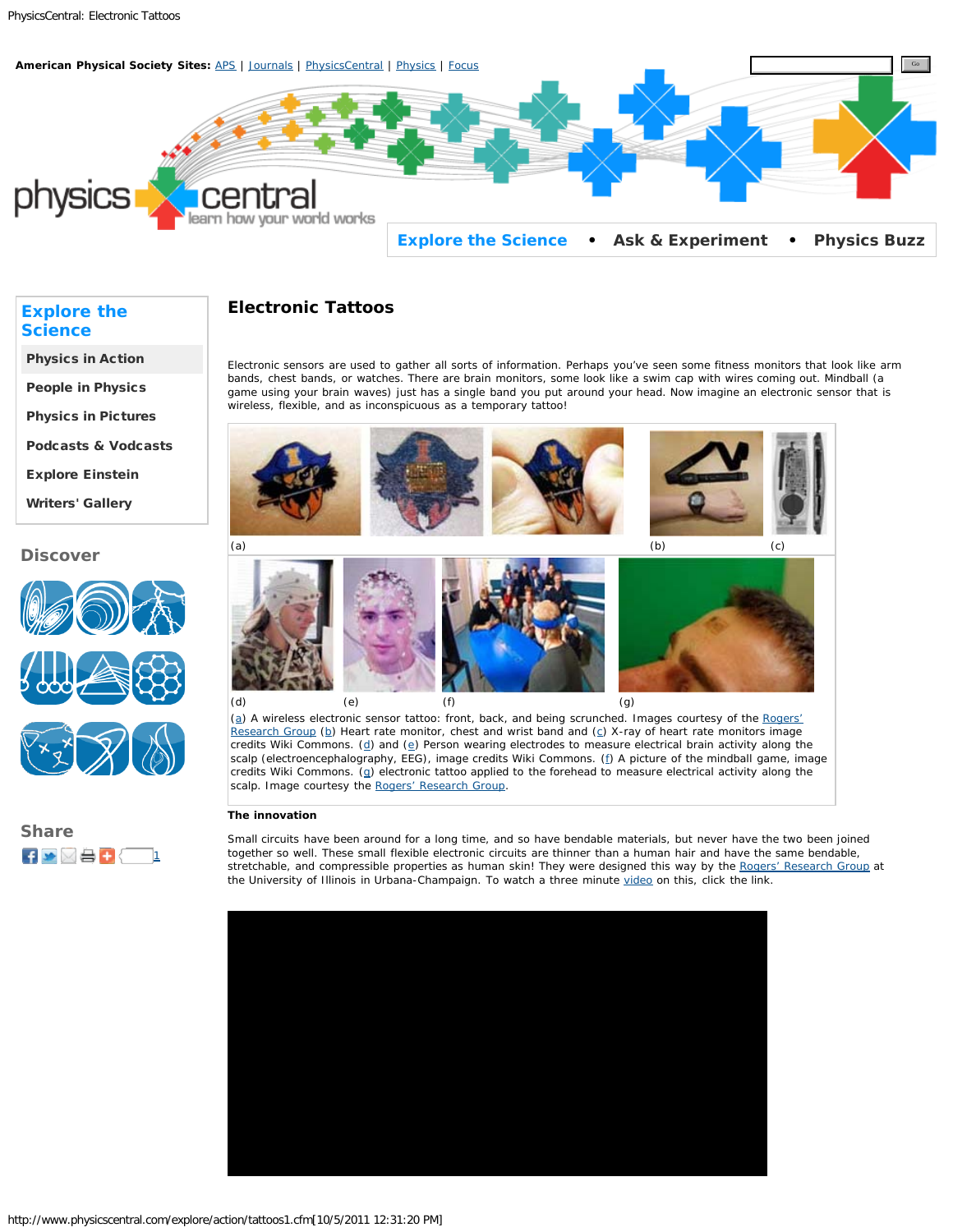

These cool tattoos, known officially as epidermal electronic systems (EES), stay on just by the adhesion forces between the atoms of the tattoo and the atoms of the skin. These attractive adhesion forces are also responsible for things like bugs and lizards walking on walls and ceilings. In the future, some adhesive substance (like on band-aids) may be added depending on what the electronic tattoo is being used for.

Electronic tattoos have all the same requirements as those of any electronic circuit. They require a closed loop for an electric current to exist, and a power source. The power source in the tattoo circuits shown is an inductor, which can be activated by a nearby wireless source. Rogers' Research Group also demonstrated serpentine solar cells as a power source. Imagine solar powered, wireless electronic tattoos! Future uses that would require continuous monitoring would require batteries, which is being worked on.



[\(a](http://en.wikipedia.org/wiki/File:Electronic_component_inductors.jpg)) various small inductors. Image credit Wiki commons.  $(p)$  Tattoo circuit. The wireless power source, an inductor, is the winding square object on the right side of the circuit. Image courtesy of the Rogers' Research Group.

There are other requirements too – structural ones. Most electronics are built on rigid surfaces like a silicon chip. Skin is different than a rigid surface. It can be stretched, compressed, twisted, move up and down. Think about building on land prone to strong earthquakes. Imagine the building's bottom being pulled one way and then the next, perhaps twisted, and pushed up and down. What kind of structure and material could withstand all these forces?

If you study structures and the properties of materials you learn about the plasticity of the material and how well they can return to their original shape by a restoring force. The structure could feel a variety of forces. A shear stress is the force of one layer of the structure being pushed or pulled over another layer. A compression (push together) or tension (pull apart) force could act on the structure. A torsional force (twisting) could also exist. Scientists consider the strain on the object (how much it is deformed compared to its original dimensions). An elastic material possesses properties that pull the object back to its original dimensions (a restoring force). It's easy to think of materials that go back to their original shape, a bit harder to find some that have the same properties as skin, but imagine designing a circuit like this! How would you create the structure of conducting wires?

If you make a silicon chip thin enough (or anything thin enough) it becomes bendable. The silicon layers used in these tattoos are about 300 nm or 0.3 microns. They are a bit bendable. These "tattoo" circuits are composed of layers of metals, polymers, and silicon with a total thickness of about 5 microns (0.000005 meters)! This is much thinner than head hair, which is between 50 and 180 microns. Now, consider taking those properties of a building in an earthquake zone and you may think of building a wavy looking serpentine circuit like the one below. These integrated circuits embed active and passive devices that are in an open mesh design that forms a "web" of electronics. The circuit is embedded in an elastomer material, similar to the silicone that is used in caulking and sealants around windows and bathtubs. The elastomer used has a restoring force and behavior similar to skin. This design is able to withstand the effects of stretching, compressing, and twisting!

Rogers' Research Group has demonstrated sensors to monitor physiological quantities and the ability for these sensors to act as an interface between humans and technology. For example, commanding a video game wirelessly through an electronic tattoo that detects your brain activity.



Crash testing a building model on a shake table. Image credit: [Wiki Commons](http://en.wikipedia.org/wiki/File:Snapshot_of_earthquake-like_crash_testing.jpg)



( $\underline{a}$ ) shear stress force, ( $\underline{b}$ ) compression force and ( $\underline{c}$ ) tension force  $(d)$  $(d)$  Twisting or torsional force. Image credits wiki commons.